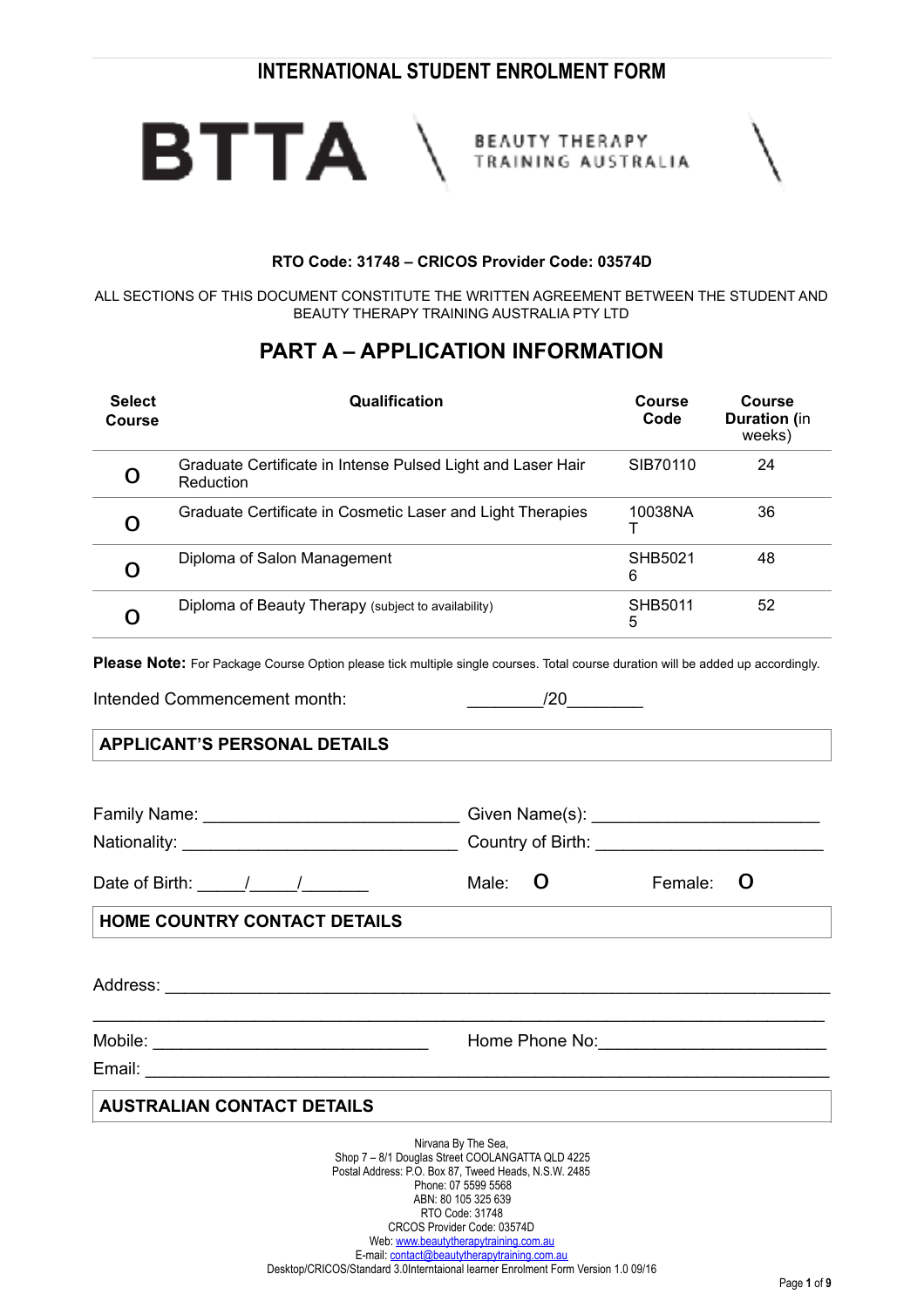| <b>EMERGENCY CONTACT PERSON DETAILS</b>                                                                                                                                                                                                                                                                                                                                                                         |                     |                        |                     |
|-----------------------------------------------------------------------------------------------------------------------------------------------------------------------------------------------------------------------------------------------------------------------------------------------------------------------------------------------------------------------------------------------------------------|---------------------|------------------------|---------------------|
|                                                                                                                                                                                                                                                                                                                                                                                                                 |                     |                        |                     |
|                                                                                                                                                                                                                                                                                                                                                                                                                 |                     |                        |                     |
|                                                                                                                                                                                                                                                                                                                                                                                                                 |                     |                        |                     |
|                                                                                                                                                                                                                                                                                                                                                                                                                 |                     |                        |                     |
|                                                                                                                                                                                                                                                                                                                                                                                                                 |                     |                        |                     |
| UNIQUE STUDENT IDENTIFIER (USI)                                                                                                                                                                                                                                                                                                                                                                                 |                     |                        |                     |
| From 1 January 2015, we, Beauty Therapy Training Australia Pty Ltd, can be prevented from issuing you with a nationally recognised<br>VET qualification of statement of attainment when you complete your course if you do not have a Unique Student Identifier (USI). If<br>you have not yet obtained a USI you can apply directly at http://www.usi.gov.au/create-your-USI/ on your computer or mobile device |                     |                        |                     |
| Do you have a Unique Student Identifier?                                                                                                                                                                                                                                                                                                                                                                        |                     |                        |                     |
|                                                                                                                                                                                                                                                                                                                                                                                                                 |                     |                        |                     |
|                                                                                                                                                                                                                                                                                                                                                                                                                 |                     |                        |                     |
| NO: (Students can apply online, refer above or give permission to Beauty Therapy Training Australia Pty Ltd to create one on their<br>behalf)                                                                                                                                                                                                                                                                   |                     |                        |                     |
| <b>PART B - LANGUAGE, EDUCATION AND EXPERIENCE</b>                                                                                                                                                                                                                                                                                                                                                              |                     |                        |                     |
| Language spoken at home:                                                                                                                                                                                                                                                                                                                                                                                        |                     |                        |                     |
|                                                                                                                                                                                                                                                                                                                                                                                                                 |                     | Well O Not Well O      | Not at All <b>O</b> |
| How well do you speak English? Very Well $O$<br>International English Language Testing System (IELTS) result: ____<br>(All courses require proficiency in English to the level of IELTS 5.5 or equivalent)<br><b>AVETMISS DATA - page 1</b>                                                                                                                                                                     |                     |                        |                     |
| In which country were your born?<br>1                                                                                                                                                                                                                                                                                                                                                                           | Australia<br>O<br>o | Other – Please Specify |                     |
| Do you have a permanent residence in Australia<br>$\overline{2}$                                                                                                                                                                                                                                                                                                                                                |                     | o Yes                  |                     |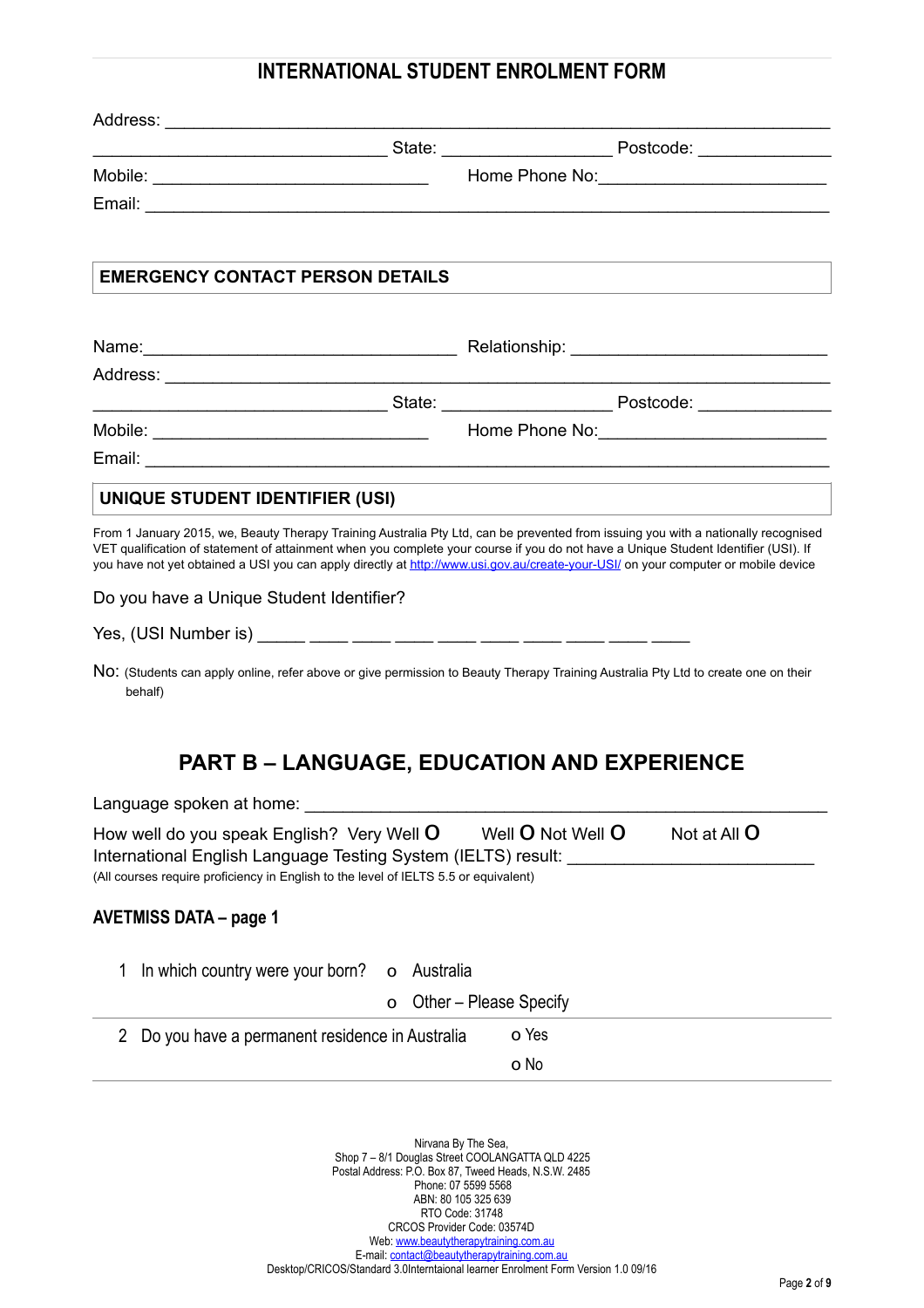|            | <b>INTERNATIONAL STUDENT ENROLMENT FORM</b>                                                                                          |                                               |  |
|------------|--------------------------------------------------------------------------------------------------------------------------------------|-----------------------------------------------|--|
| 3          | Are you of Aboriginal or Torres Strait Islander origin?                                                                              | o - Yes, Aboriginal                           |  |
|            |                                                                                                                                      | NO <sub>o</sub>                               |  |
|            |                                                                                                                                      | o - Yes, Torres Strait Islander               |  |
|            |                                                                                                                                      | o - Yes, both Aboriginal/ATSI                 |  |
| 4          | Do you speak a language other than English at                                                                                        | o - Yes, Other - Please Specify               |  |
|            | home? (If YES and more than one language,<br>indicate the one that is spoken most often.)                                            | o - No, English only (go to question 6)       |  |
| 5          | How well do you speak English?                                                                                                       | o - Very Well<br>$o - Well$                   |  |
|            |                                                                                                                                      | $o$ – Not Well<br>o - Not at All              |  |
| 6          | Do you consider yourself to have a disability,                                                                                       | $o - Yes$                                     |  |
|            | impairment or long-term condition?                                                                                                   | $o$ – No (go to question 8)                   |  |
| $\sqrt{2}$ | If YES, then please indicate the areas of disability,<br>impairment or long-term condition. (you may<br>indicate more than one area) | o - Physical<br>o - Hearing/Deaf              |  |
|            |                                                                                                                                      | o - Intellectual<br>$o$ – Learning            |  |
|            |                                                                                                                                      | o - Mental Illness<br>$o$ – Vision            |  |
|            |                                                                                                                                      | o - Medical Condition o - Other               |  |
|            |                                                                                                                                      | o - Acquired Brain Impairment                 |  |
| 8          | What is your highest COMPLETED school level?                                                                                         | o - Year 12 or Equivalent                     |  |
|            | ((Tick ONE box only)                                                                                                                 | o - Year 11 or Equivalent                     |  |
|            |                                                                                                                                      | o - Year 10 or Equivalent                     |  |
|            |                                                                                                                                      | o - Year 09 or Equivalent                     |  |
|            |                                                                                                                                      | o - Year 08 or Equivalent                     |  |
|            |                                                                                                                                      | o - Never Attended School (go to question 11) |  |
| 9          | In which YEAR did you complete that school level?                                                                                    |                                               |  |
| 10         | Are you still attending secondary school?                                                                                            | o Yes                                         |  |
|            |                                                                                                                                      | o No                                          |  |

 Phone: 07 5599 5568 ABN: 80 105 325 639 RTO Code: 31748 CRCOS Provider Code: 03574D Web: [www.beautytherapytraining.com.au](http://www.beautytherapytraining.com.au) E-mail: contact@beautytherapytraining.com.au Desktop/CRICOS/Standard 3.0Interntaional learner Enrolment Form Version 1.0 09/16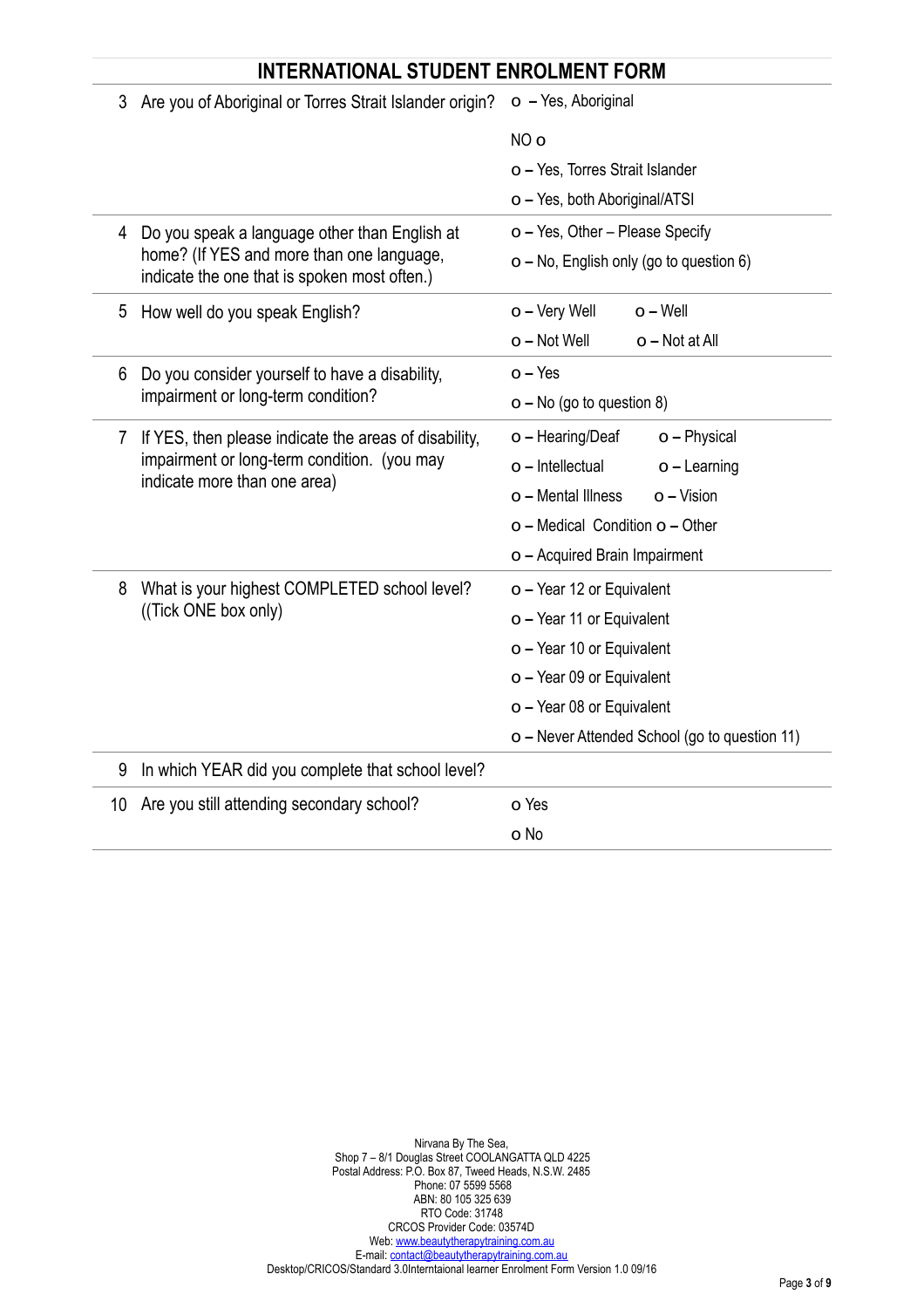| 11<br>Have you attempted or<br>completed any of the following |                                                                                                                                               | <b>Level of Qualification</b><br><b>Completed</b>                                                                                                                                                          |                                                             | <b>Attempted</b> |   |  |
|---------------------------------------------------------------|-----------------------------------------------------------------------------------------------------------------------------------------------|------------------------------------------------------------------------------------------------------------------------------------------------------------------------------------------------------------|-------------------------------------------------------------|------------------|---|--|
|                                                               | qualifications?                                                                                                                               | Bachelor Degree or Higher Degree                                                                                                                                                                           |                                                             | 0                | o |  |
|                                                               | Tick Yes to any applicable boxes                                                                                                              | Advanced Diploma or Associate Degree<br>Diploma (or Associate Diploma)<br>Certificate IV (or Advanced Certificate Technician)<br>Certificate III (or Trade Certificate)<br>Certificate II<br>Certificate I |                                                             | o                | o |  |
|                                                               |                                                                                                                                               |                                                                                                                                                                                                            |                                                             | O                | o |  |
|                                                               |                                                                                                                                               |                                                                                                                                                                                                            |                                                             | O                | O |  |
|                                                               |                                                                                                                                               |                                                                                                                                                                                                            |                                                             | 0                | O |  |
|                                                               |                                                                                                                                               |                                                                                                                                                                                                            |                                                             | 0                | O |  |
|                                                               |                                                                                                                                               |                                                                                                                                                                                                            |                                                             | 0                | O |  |
|                                                               |                                                                                                                                               |                                                                                                                                                                                                            | <b>Certificates Other Than Above</b>                        | O                | O |  |
|                                                               |                                                                                                                                               |                                                                                                                                                                                                            |                                                             |                  |   |  |
| 12 <sup>°</sup>                                               | Of the following categories, which BEST                                                                                                       |                                                                                                                                                                                                            | o - Full Time Employee                                      |                  |   |  |
|                                                               | describes your current employment<br>status? (Tick ONE box only)                                                                              |                                                                                                                                                                                                            | o - Part-Time Employee                                      |                  |   |  |
|                                                               |                                                                                                                                               |                                                                                                                                                                                                            | o - Self-Employed - Not Employing Others                    |                  |   |  |
|                                                               |                                                                                                                                               |                                                                                                                                                                                                            | o - Employer                                                |                  |   |  |
|                                                               |                                                                                                                                               |                                                                                                                                                                                                            | o - Employed - Unpaid worker in Family Business             |                  |   |  |
|                                                               |                                                                                                                                               | o - Unemployed - Seeking Full-Time Work<br>o - Unemployed - Seeking Part-Time Work                                                                                                                         |                                                             |                  |   |  |
|                                                               |                                                                                                                                               |                                                                                                                                                                                                            |                                                             |                  |   |  |
|                                                               |                                                                                                                                               |                                                                                                                                                                                                            | o - Not Employed - Not Seeking Employment                   |                  |   |  |
| 13                                                            | Your major reason for study (Tick ONE                                                                                                         |                                                                                                                                                                                                            | o - To Develop my Existing Business                         |                  |   |  |
|                                                               | box only)                                                                                                                                     | o - To Start my Own Business                                                                                                                                                                               |                                                             |                  |   |  |
|                                                               |                                                                                                                                               | o - To Try for a Different Career                                                                                                                                                                          |                                                             |                  |   |  |
|                                                               |                                                                                                                                               | o - To Get a Better Job or Promotion                                                                                                                                                                       |                                                             |                  |   |  |
|                                                               |                                                                                                                                               |                                                                                                                                                                                                            | $o$ – It is a Requirement of My Job                         |                  |   |  |
|                                                               |                                                                                                                                               |                                                                                                                                                                                                            | o - I want Extra Skills for My Job                          |                  |   |  |
|                                                               |                                                                                                                                               |                                                                                                                                                                                                            | o – To Get into another Course of Study                     |                  |   |  |
|                                                               |                                                                                                                                               |                                                                                                                                                                                                            | o - For Personal Interest, Self-Development or other Reason |                  |   |  |
|                                                               | Have you previously enrolled in a similar                                                                                                     |                                                                                                                                                                                                            | o Yes                                                       |                  |   |  |
|                                                               | course elsewhere to the one you wish to                                                                                                       |                                                                                                                                                                                                            | o No                                                        |                  |   |  |
|                                                               | enrol in? (if you have you may be eligible for a credit<br>transfer or Recognition of Prior Learning - Contact us for<br>further information) |                                                                                                                                                                                                            |                                                             |                  |   |  |
|                                                               | <b>Recognition of Prior Learning</b><br>Are you seeking Recognition of Prior Learning?                                                        |                                                                                                                                                                                                            | No o<br>o Yes                                               |                  |   |  |

*Please ensure that you refer to the specific entry requirements to the course you are applying for. These requirements are detailed in the international student section on the website. All courses require proficiency in English to the level of IELTS 5.5 or equivalent* 

# **PART C – VISA STATUS AND PASSPORT DETAILS**

Nirvana By The Sea, Shop 7 – 8/1 Douglas Street COOLANGATTA QLD 4225 Postal Address: P.O. Box 87, Tweed Heads, N.S.W. 2485 Phone: 07 5599 5568 ABN: 80 105 325 639 RTO Code: 31748 CRCOS Provider Code: 03574D Web: [www.beautytherapytraining.com.au](http://www.beautytherapytraining.com.au) E-mail: contact@beautytherapytraining.com.au Desktop/CRICOS/Standard 3.0Interntaional learner Enrolment Form Version 1.0 09/16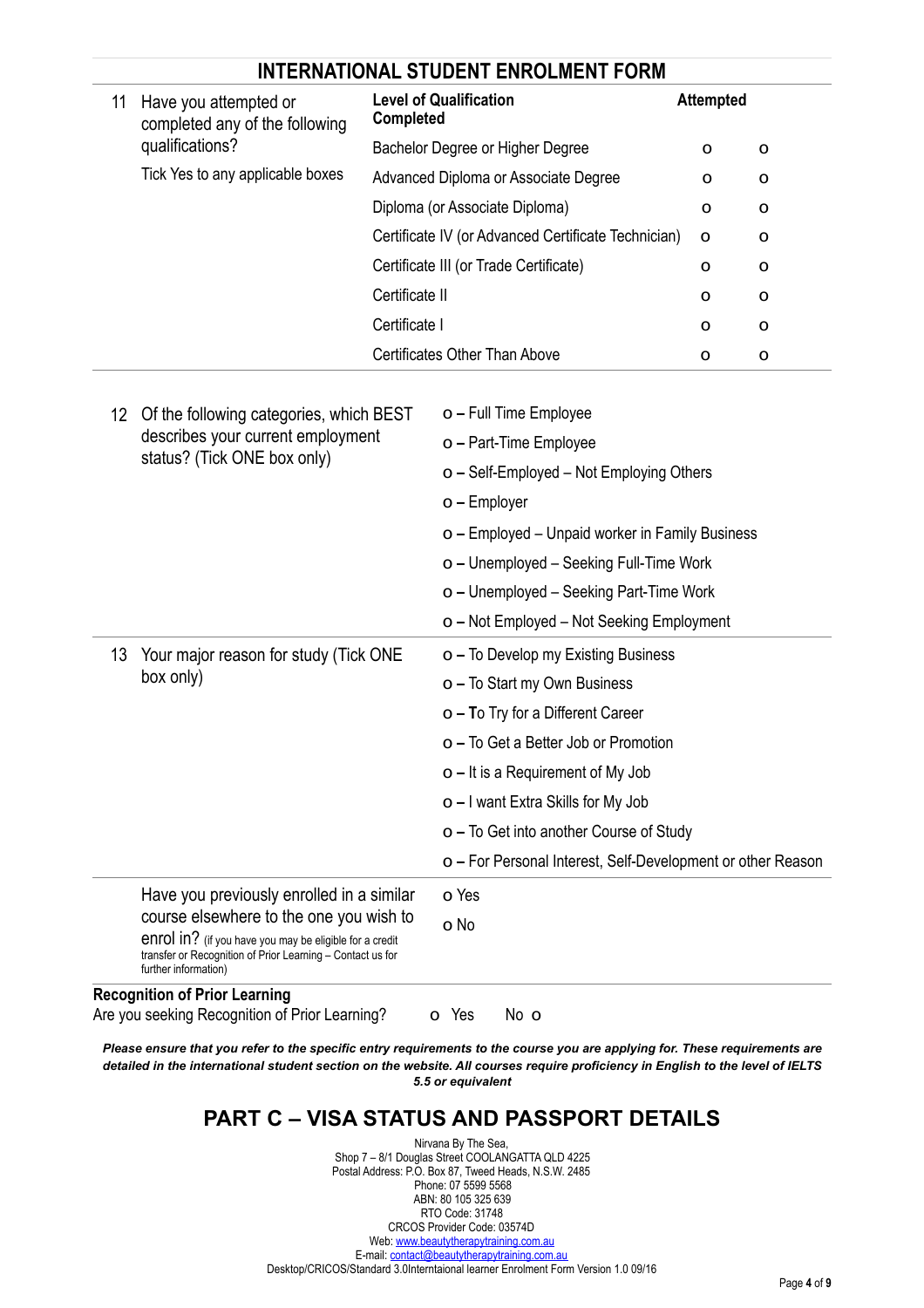### **VISA INFORMATION**

International students must provide evidence of English language qualifications. Minimum English language requirement is **5.5 IELTS** or equivalent.

| Describe your level of English                               | o – Beginner | $o$ – Intermediate<br>o - Advanced             |
|--------------------------------------------------------------|--------------|------------------------------------------------|
| Passport Number:                                             | Expires:     |                                                |
| Have you previously held a Visa for study in Australia o Yes |              | Date Current Visa expires<br>/20               |
|                                                              | o No         | Country and City where you will apply for visa |
|                                                              |              |                                                |

NO o

From 01 July 2016, all international students are required to apply for their student visa online, via: **http:// www.border.gov.au/immiaccount**

## **PART D – MEDICAL COVERAGE**

| Do you have Overseas Student Health Cover (OSHC) for<br>your stay in Australia? | o Yes                                                                     | Complete details below |  |
|---------------------------------------------------------------------------------|---------------------------------------------------------------------------|------------------------|--|
|                                                                                 | You will e required to arrange for<br>o No<br>coverage while in Australia |                        |  |
| Insurance Company:                                                              |                                                                           |                        |  |
| Membership Number:                                                              | Expiry Date:                                                              | /20                    |  |

Some Funds that provide Medical Insurance for Overseas Students (BTTA does not recommend or prefer a single Fund, please ensure that check a range of providers to ensure the best coverage for your needs)

**oshc**.bupa.com.au/ www.nib.com.au/oshc www.expatfinder.com/Compare-Quotes www.**health**care**international**.com/**Student**/**Medical**\_Cover www.allianzworldwidecare.com/**health**-**overseas**/quick-quote https://**oshc**australia.com.au/ www.**health**.gov.au/internet/main/publishing.../ **Overseas**+**Student**+**health**+cover+FAQ-...

# **PART E – AGENT / LAWYER**

| Do you have an Education Consultant or Immigration | o Yes | Complete details below                |
|----------------------------------------------------|-------|---------------------------------------|
| Lawyer?                                            | o No  | Continue to Part D - Medical coverage |

NO o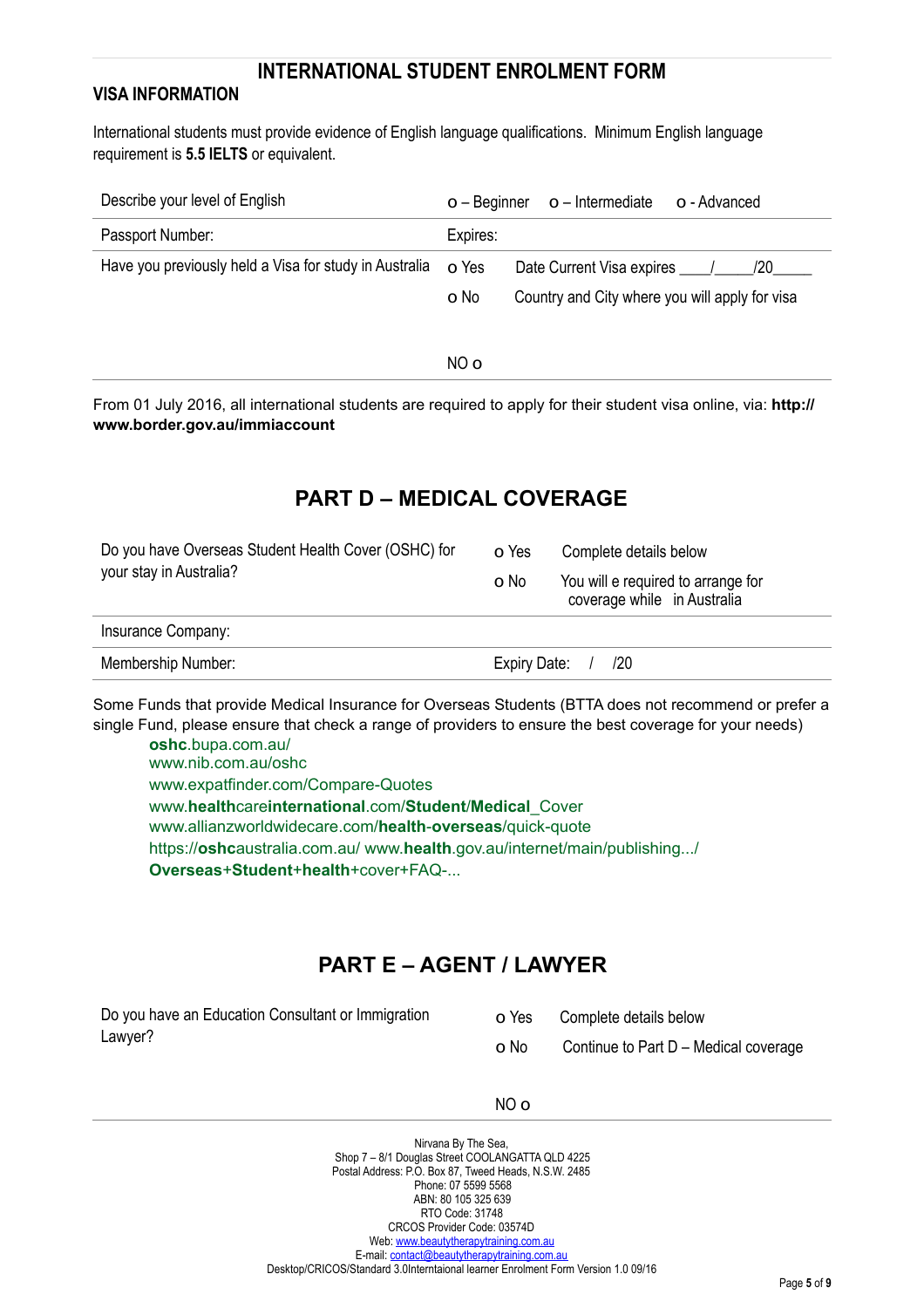| Name of Agent:         |  |  |
|------------------------|--|--|
| Mailing Address:       |  |  |
| <b>Contact Person:</b> |  |  |
| Telephone Number:      |  |  |
| Email address:         |  |  |
|                        |  |  |

## **PART F – REFUND POLICY**

College reserves the right to cancel or postpone any courses prior to their scheduled commencement date in such circumstances, if a course is cancelled, or postponed by more than four weeks, and if the student is unable or unwilling to enrol in a similar course at BTTA, all fees will be refunded within two weeks after the default day. Upon receipt of a visa or entry permit, tuition fees, under normal circumstances, will not be refundable.

There is no reduction in tuition fees for students who commence late. A refund of tuition fees will only be granted in accordance with the College Refund Policy set out below.

# **3 Guidelines**<br> **3.01** The Applica

- The Application fee of \$750.00 is non-refundable.
	- 3.01.1 All tuition fees less the \$750.00 Application fee, will be refunded if the application for a visa is rejected All refunds will be paid in Australian Dollars within 28 days
		- 3.01.2 Proof of refusal must be provided.
		- 3.01.3 Tuition fees will not be refunded if a student is in breach of the conditions that are attached to the student visa.
		- 3.01.4 Student Default

If a student cancels their enrolment before the commencement date:

- Ten weeks or more prior to course commencement refund of 100% of all tuition and equipment fees\*
- Six weeks up to ten weeks prior to course commencement refund of 85% of all tuition and equipment fees\*
- Four weeks up to six weeks prior to course commencement refund of 75% of all tuition and equipment fees\*
- Less than four weeks prior to course commencement refund of 50% of all tuition and equipment fees\*
- **Please Note** No refund of application fee.

If the student defaults after the commencement date, no refund will be issued to the student. *If the student can demonstrate that it was beyond their control and under exceptional circumstances it will be considered at the sole discretion of the Principal. Application for refund in these circumstances must be made in writing and must be accompanied by supporting documentary evidence.* 

- 3.02 The *Education Services Overseas Students Act (ESOS)* 
	- 3.02.1 Under the *ESOS Act* the above contract does not remove the right to take further action under Australia's consumer protection laws.
	- 3.02.2 The *ESOS Act* ensures student rights to pursue other legal options.
	- 3.02.3 Under the provisions of the *Education Services for Overseas Students (ESOS) Act 2000* and the *Education Services for Overseas Students Regulations 2001*,

Nirvana By The Sea, Shop 7 – 8/1 Douglas Street COOLANGATTA QLD 4225 Postal Address: P.O. Box 87, Tweed Heads, N.S.W. 2485 Phone: 07 5599 5568 ABN: 80 105 325 639 RTO Code: 31748 CRCOS Provider Code: 03574D Web: [www.beautytherapytraining.com.au](http://www.beautytherapytraining.com.au) E-mail: [contact@beautytherapytraining.com.au](mailto:contact@beautytherapytraining.com.au)  Desktop/CRICOS/Standard 3.0Interntaional learner Enrolment Form Version 1.0 09/16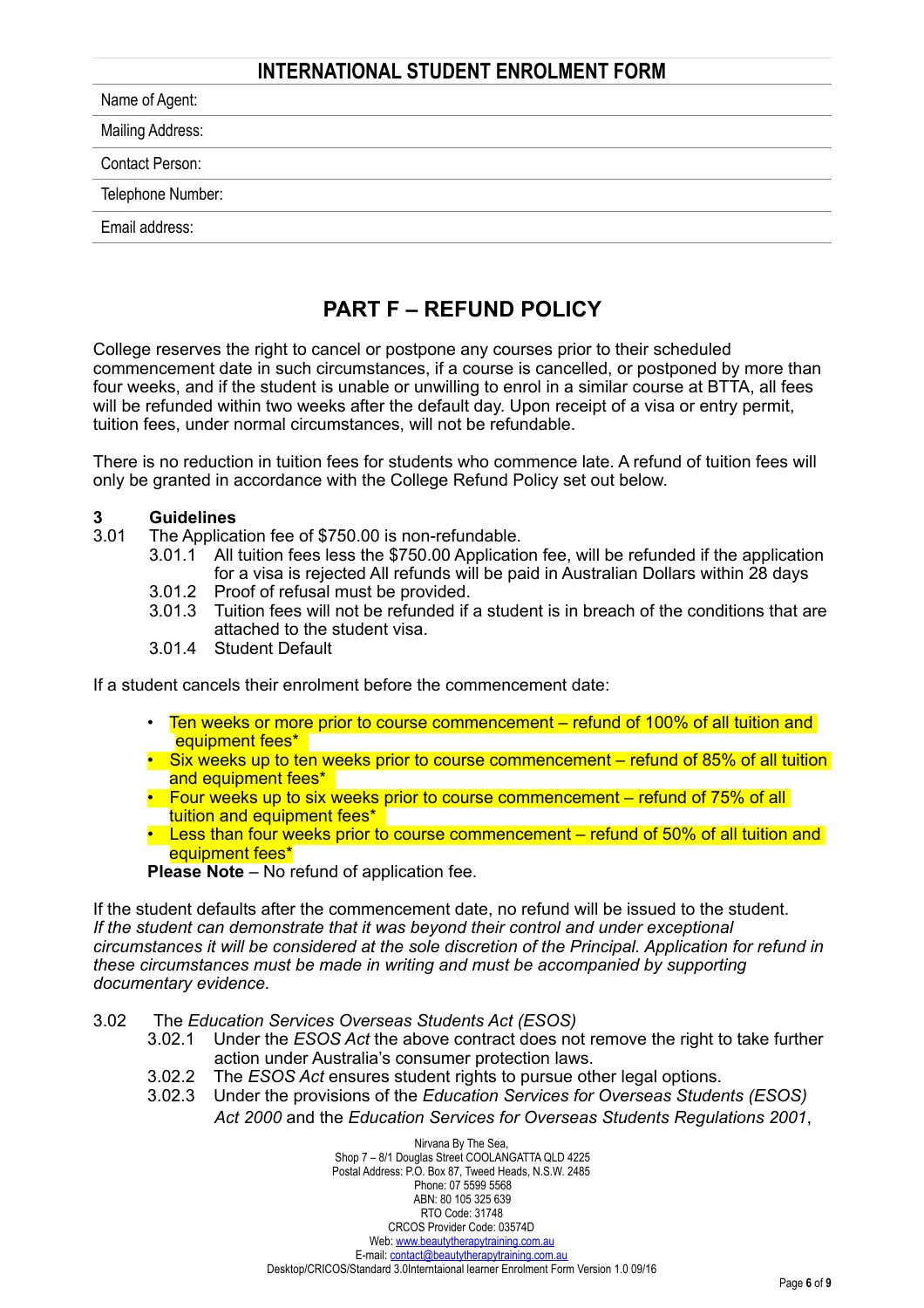refunds, if the registered provider, defaults cannot be covered by a written agreement between the provider and the student.

#### **AGREEMENT**

If you are not 18 when you apply, your parent/guardian will be required to fill in your details and read and accept the Conditions of Enrolment (Students must be 18 at the commencement of their training).

I have read, understand and accept the Conditions of Enrolment on this application form and the refund conditions and confirm that I have been fully advised of the fees, refund conditions and conditions of this enrolment.

I agree to be as student at Beauty Therapy Training Australia.

The information I have provided is correct and complete in every detail, and I understand that inaccuracies or omissions may result in non-acceptance or cancellation of enrolment at any time.

All fees and charges are subject to change and any increase in fees is payable on arrival.

Please refer to the Beauty Therapy Training Australia website for current fees and costs [www.beautytherapytraining.com.au](http://www.beautytherapytraining.com.au)

I understand and accept that Beauty Therapy Training Australia collects information this form and during my enrolments in order to meets Beauty Therapy Training Australia's obligations under the ESOS Act and the National Code 2007; to ensure student compliance with the conditions of theirs visas and their obligations under the Australian Immigration laws generally. The authority to collect this information is contained in the Education Services for Overseas Student Act 2000; the Education Services for Overseas Students Regulations 2001; and the National Code of Practice for Registration Authorities and Providers of Education and Training to overseas Students 2007. Information collected about you on this form and during your enrolment can be provided in certain circumstances, to the Australian Government and designated authorities and, if relevant, the tuition Assurance Scheme and the ESOS Assurance Fund Manager. In other instances information collected on this form or during your enrolment can be disclosed without your consent where authorised or requested by law.

#### **CONDITIONS OF ENROLMENT**

• I am also aware of the training location, campus facilities and relevant information about living in Queensland

• I understand that my level of English will be tested on arrival and result of this test will determine my class placement.

• I understand that if I have a Student visa I am required to attend 100 percent of my course, and that if I fail to do so I may be reported to the Australian Department of Immigration and Border Protection (DIBP).

• I understand that while I am enrolled, and during any grievance or appeal processes, I must tell Beauty Therapy Training Australia immediately if I change my address.

• I am aware that any school-aged dependants accompanying me will be required to pay full fees at a private or government school in Australia.

> Nirvana By The Sea, Shop 7 – 8/1 Douglas Street COOLANGATTA QLD 4225 Postal Address: P.O. Box 87, Tweed Heads, N.S.W. 2485 Phone: 07 5599 5568 ABN: 80 105 325 639 RTO Code: 31748 CRCOS Provider Code: 03574D Web: [www.beautytherapytraining.com.au](http://www.beautytherapytraining.com.au) E-mail: [contact@beautytherapytraining.com.au](mailto:contact@beautytherapytraining.com.au)  Desktop/CRICOS/Standard 3.0Interntaional learner Enrolment Form Version 1.0 09/16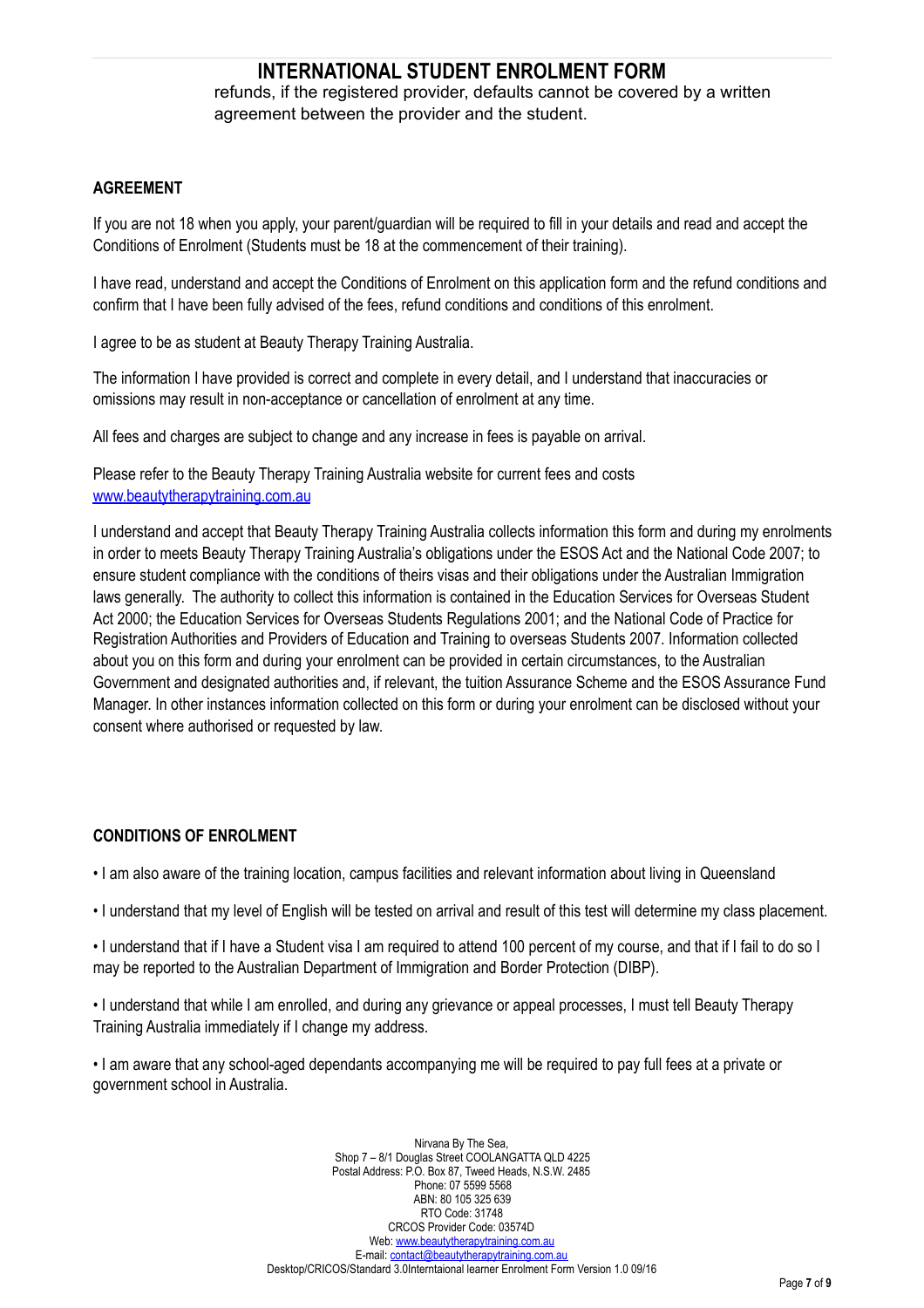• I understand that I cannot change my education provider during the first six months of my course without a written letter of release from Beauty Therapy Training Australia.

• I understand that the information collected in this form is used to determine whether my application to Beauty Therapy Training Australia will be accepted.

Information provided on this form will also be used to administer my enrolment and to provide me with other Beauty Therapy Training Australia services

• I understand that Overseas Student Health Cover (OSHC) is compulsory for all international students while they are in Australia on a Student visa

• I understand that if I am in Australia on a Tourist or other visa I should ensure that I have adequate medical and travel insurance.

• Fees are payable in advance and in Australian Dollars.

I have read and accepted the terms and conditions of the fees and refund policy as described in the Pre-enrolment Information.

I give permission for Beauty Therapy Training Australia to review and report my training progress with representatives from the Department of Education and Training, Department of Industry and Department of Immigration and Border Protection (if applicable).

I understand that I can authorise others to receive this information only by completing a Participant Records Access Form.

The information provided by you may be used by or on behalf of the State or Commonwealth Governments for statistical purposes, conducting surveys, enrolment, educational or strategic planning purposes.

I acknowledge that I have read the above and understand the information provided. I confirm that this information is true and correct.

**SIGNATURE: \_\_\_\_\_\_\_\_\_\_\_\_\_\_\_\_\_\_\_\_\_\_\_\_\_\_\_\_\_\_\_\_\_\_\_\_\_\_\_\_\_\_\_\_\_\_ DATE: \_\_\_\_ / \_\_\_\_ / \_\_\_\_\_\_** 

# **PART G – PAYMENT OF APPLICATION FEE**

On confirmation of payment (\$750.00 non-refundable application fee), Beauty Therapy Training Australia will issue your Letter of Offer.

Application fee may be paid by the following methods:

- Bank Transfer
- Bank Cheque or Money Order made payable to Beauty Therapy Training Australia Pty Ltd
- Credit card (2% surcharge applies) via phone, or by providing your details below

#### **Payment Method**

| O        | Cheque             | for the sum of $$$      | AUD  |
|----------|--------------------|-------------------------|------|
| $\circ$  | Money Order        | for the sum of \$       | AUD  |
| $\Omega$ | <b>Credit Card</b> | amount to be debited \$ | AUD. |

Nirvana By The Sea, Shop 7 – 8/1 Douglas Street COOLANGATTA QLD 4225 Postal Address: P.O. Box 87, Tweed Heads, N.S.W. 2485 Phone: 07 5599 5568 ABN: 80 105 325 639 RTO Code: 31748 CRCOS Provider Code: 03574D Web: [www.beautytherapytraining.com.au](http://www.beautytherapytraining.com.au) E-mail: [contact@beautytherapytraining.com.au](mailto:contact@beautytherapytraining.com.au)  Desktop/CRICOS/Standard 3.0Interntaional learner Enrolment Form Version 1.0 09/16